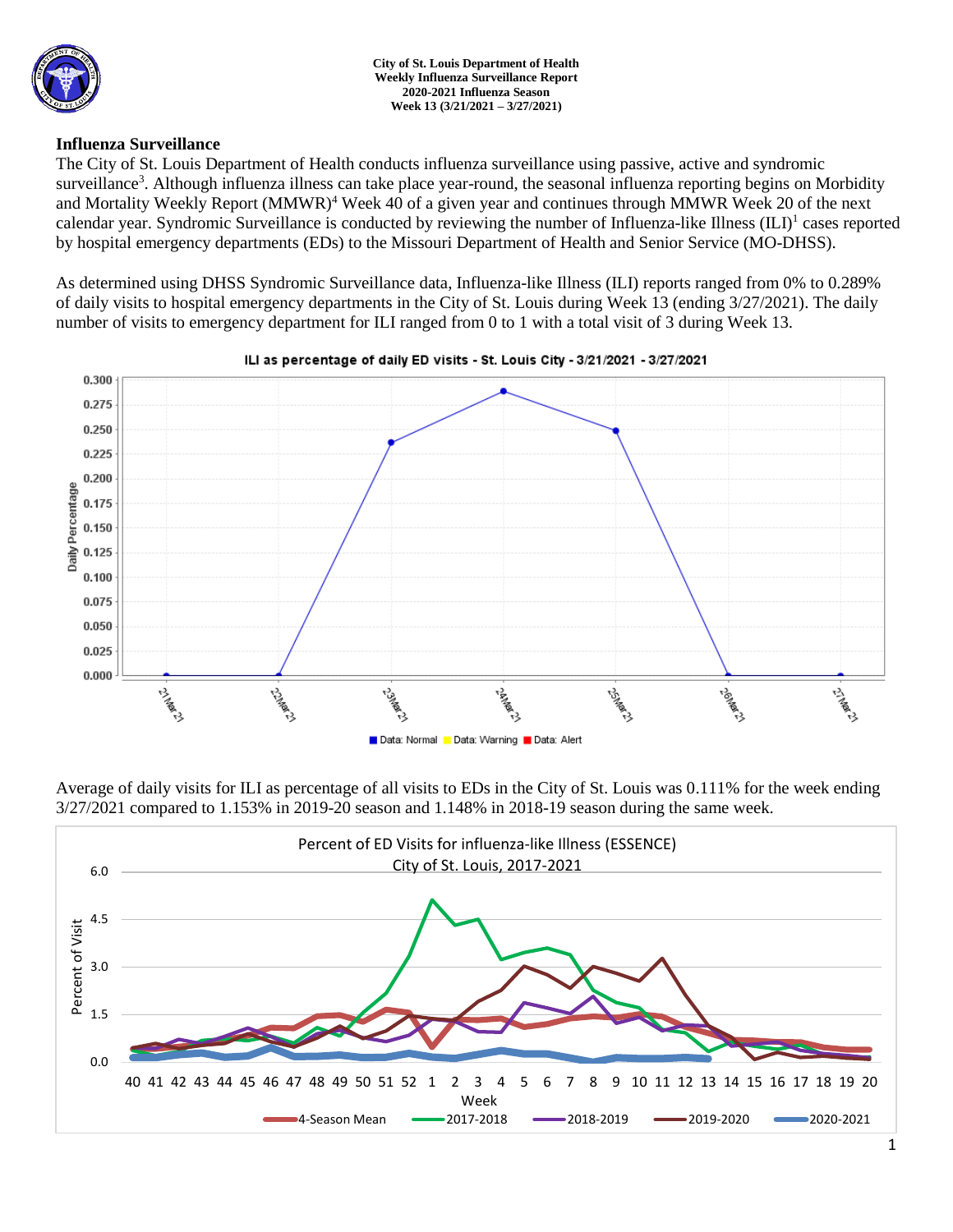

Passive Surveillance is conducted through reporting of confirmed influenza cases<sup>2</sup> from various surveillance sites like hospitals, offices of healthcare providers, and laboratories. As of the current influenza season, for the week ending 3/27/2021, there have been 8 cases of Influenza A and 11 cases of Influenza B for a total of 19 influenza cases from the city of St. Louis. Influenza A accounted for 42% and influenza B accounted for 58% of total influenza cases. The data of the latest weeks is provisional and is subject to change in the following weeks.

## **Table 1: Number of Laboratory Positive Influenza Cases by Influenza Type**

| Influenza Type              | Week 10<br>$(2/28/2021 -$<br>3/6/2021 | Week 11<br>$(3/7/2021 -$<br>3/13/2021 | Week 12<br>$(3/14/2021 -$<br>3/20/2021 | Week 13<br>$(3/21/2021 -$<br>3/27/2021 | 2020-2021*<br>Season-to-Date | Percentage |  |
|-----------------------------|---------------------------------------|---------------------------------------|----------------------------------------|----------------------------------------|------------------------------|------------|--|
| Influenza A                 | 0                                     |                                       |                                        |                                        | 8                            | 42%        |  |
| Influenza B                 | 0                                     | 0                                     | 0                                      |                                        | 11                           | 58%        |  |
| Influenza unknown / Untyped | 0                                     | 0                                     | 0                                      |                                        | 0                            | 0%         |  |
| <b>Total</b>                | 0                                     |                                       |                                        |                                        | 19                           | 100%       |  |

# **Table 2: Number of Laboratory Confirmed Influenza Cases by Age Group**

| <b>Age Group</b> | Week 10<br>$(2/28/2021 -$<br>3/6/2021 | Week 11<br>$(3/7/2021 -$<br>3/13/2021 | Week 12<br>$(3/14/2021 -$<br>3/20/2021 | Week 13<br>$(3/21/2021 -$<br>3/27/2021 | 2020-2021*<br>Season-to-Date | Percentage |
|------------------|---------------------------------------|---------------------------------------|----------------------------------------|----------------------------------------|------------------------------|------------|
| 0 to 4 years     | 0                                     |                                       | 0                                      |                                        |                              | 11%        |
| 5 to 14 years    | 0                                     | 0                                     | 0                                      | 0                                      |                              | 11%        |
| 15 to 24 years   | 0                                     | 0                                     | 0                                      |                                        |                              | 16%        |
| 25 to 49 years   | 0                                     | $\bf{0}$                              | 0                                      | 0                                      | 6                            | 32%        |
| 50 to 64 years   | 0                                     |                                       |                                        | 0                                      | 4                            | 21%        |
| 65+ years        | 0                                     | O                                     | 0                                      | O                                      |                              | 11%        |
| <b>Total</b>     | 0                                     |                                       |                                        |                                        | 19                           | 100%       |

### **Table 3: Number of Laboratory Confirmed Influenza Cases by Age Group and Type** For Cases Reported between 09/27/2020 and 3/27/2021

| <b>Age Group</b> | <b>Type A</b> |      | <b>Type B</b> |      | <b>Unknown Type</b> |   | <b>Total</b> |      |
|------------------|---------------|------|---------------|------|---------------------|---|--------------|------|
|                  | n.            | %    | n             | %    | n                   | % | n            | %    |
| 0 to 4 years     |               | 12.5 |               | 9.1  | 0                   |   |              | 10.5 |
| 5 to 14 years    |               | 25.0 |               | 0.0  | 0                   |   |              | 10.5 |
| 15 to 24 years   |               | 12.5 |               | 18.2 |                     |   |              | 15.8 |
| 25 to 49 years   |               | 0.0  | 6             | 54.5 | 0                   |   | 6            | 31.6 |
| 50 to 64 years   |               | 37.5 |               | 9.1  | 0                   |   |              | 21.1 |
| 65+ years        |               | 12.5 |               | 9.1  | 0                   |   |              | 10.5 |
| Total            |               |      |               |      |                     |   | 19           |      |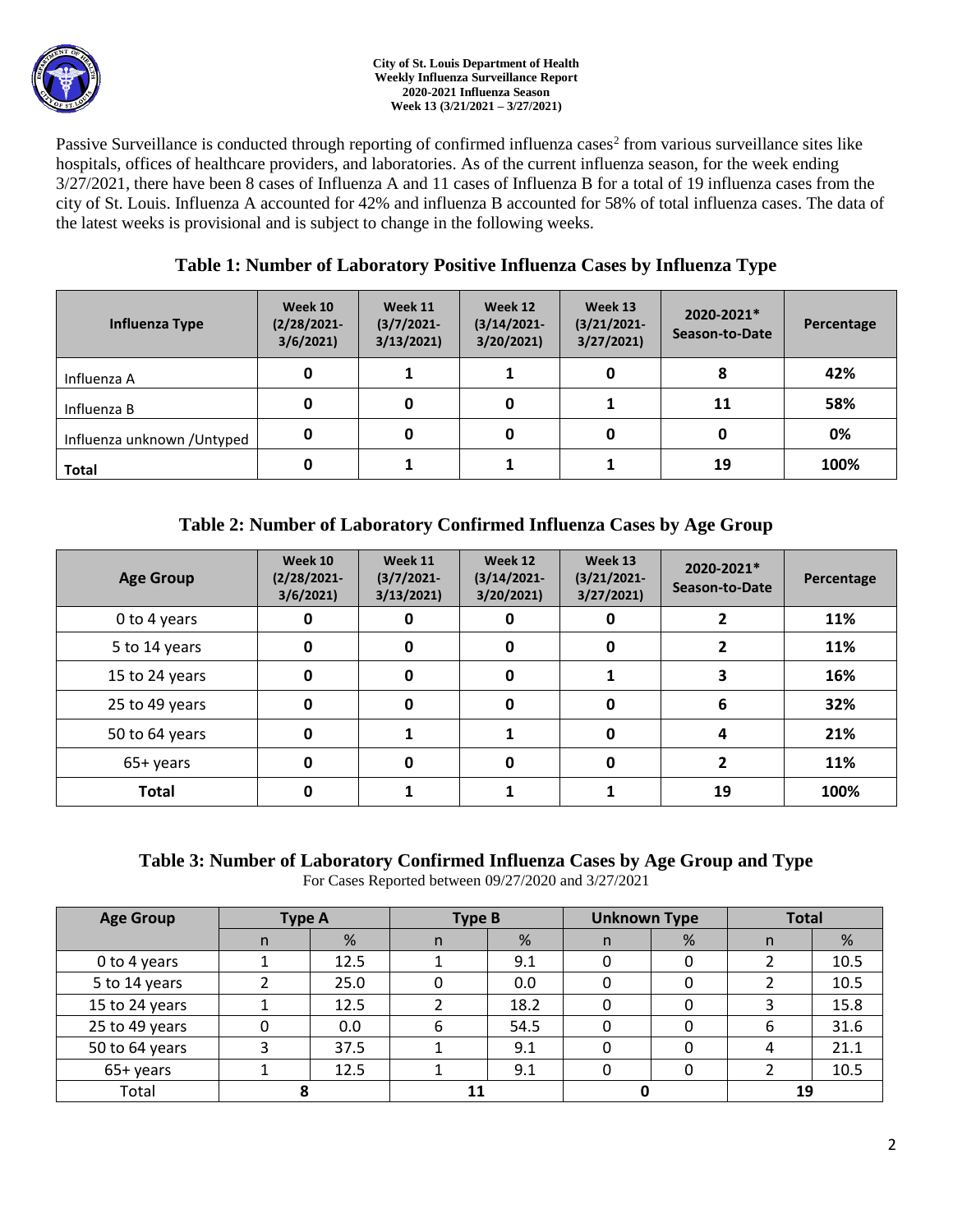| <b>Previous</b> |           |           |           |           |           | 4-Season    | 4-Season      |
|-----------------|-----------|-----------|-----------|-----------|-----------|-------------|---------------|
| <b>Seasons</b>  | 2016-2017 | 2017-2018 | 2018-2019 | 2019-2020 | 2020-2021 | <b>Mean</b> | <b>Median</b> |
| Week 10         | 87        | 73        | 137       | 113       |           | 103         | 100           |
| Week 11         | 75        | 52        | 80        | 222       |           | 107         | 78            |
| Week 12         | 115       | 37        | 98        | 57        |           | 77          | 78            |
| Week 13         | 160       | 22        | 75        |           |           | 66          | 49            |

# **Table 4: Total Number of Laboratory Confirmed Influenza Cases Through Previous 4 Seasons**



# **City of St. Louis Influenza Outbreaks:**

During the week ending 3/27/2021, there have been no outbreaks of influenza reported to the City of St. Louis Department of Health.